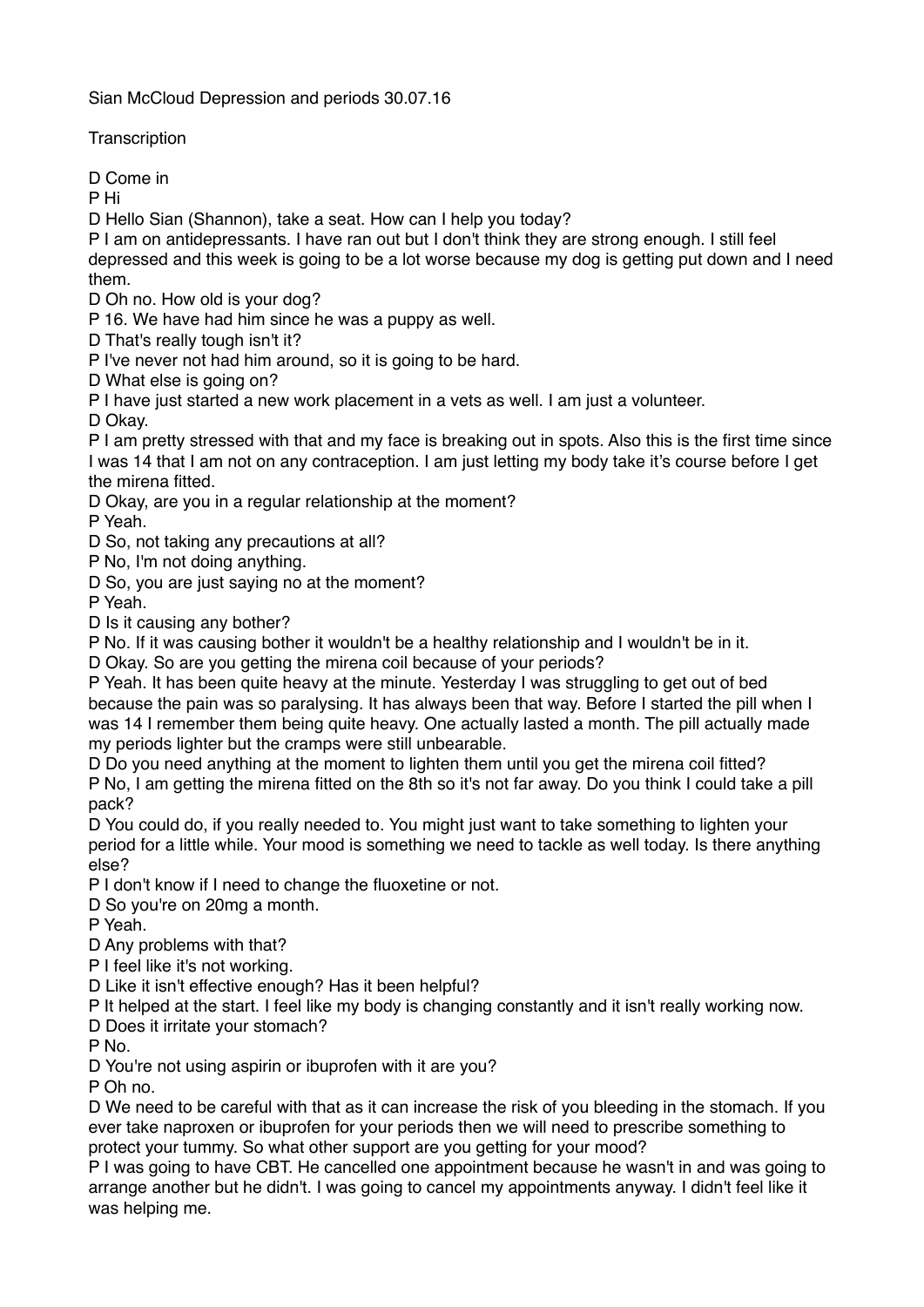D Okay

P I have had counselling in the past. I was also seeing the college counsellor as well.

D Are you still in college at the moment?

P No I am on my holidays but I am going back in September

D Okay so you had a good relationship with your college counsellor. Could you discuss with her whether CBT will be helpful for you?

P She is also qualified in CBT as well. She was doing some sessions where I would talk with others about control.

D Okay so CBT from her will be more helpful. We can look at reviewing your medication and seeing what will work well for you. You mentioned stress earlier, anxiety is clearly prominent for you also.

P I am on propranolol 40mg

D Is that helping?

P Yeah it is. Dr Walker said that if it is really bad one day I can take 2 tablets and be on 80mg. So when I have bad days it makes me feel great.

D You can do that regularly if you like. Are you getting wheezy taking it?

P No

D We can change it for you. It will give you a bit more control over the physical symptoms of anxiety.

P I feel really anxious and paranoid when I'm not on them, or on less. I used to be on 10mg twice a day. You can really feel the difference between 20mg and 40mg.

D You sound like you have got a supportive relationship. Are you living together?

P No

D Who are you living with?

P My mam.

D Things okay at the moment?

P Yeah

D Anything else going on in your life that I should know about?

P Not really. My dad works away in Afghanistan and that is sort of the root of my problems. He is coming home on the 15th August so it won't be long until I see him.

D Okay, how long is he staying?

P For about 3 weeks then he goes back to work.

D Back to Afghanistan, okay. So you feel quite anxious about him being there.

P Yeah, especially with everything that is going on right now.

D That is understandable. Is eating a problem for you?

P I either eat too much or eat too little

D Do you ever make yourself sick?

P No

D Okay, are you happy with your weight at the moment?

P No, but who is?

D You look as if you have a good weight at the moment.

P Some days I look at myself and think I look quite nice and other days I just think "oh god you look awful". It's just one of those days.

D Okay. No plans to harm yourself? And that's not something you have done before? And you're not scratching yourself or anything like that?

P No

D Okay. What is our priority with your periods at the moment? Do you want something to just stop it? With it going on for a long period of time we can give you something to arrest that bleeding.

P Yeah. I just don't have time for random spotting. With my anxiety as well I worry that I am keeping because it is so heavy.

D Okay

P I just can't be having more anxiety in my life

D It doesn't sound like you need to use this regularly. But we give you a good go on this stuff. 10 days worth should be enough. Which pharmacy do you normally use?

P The one next door.

D Okay they aren't open today.